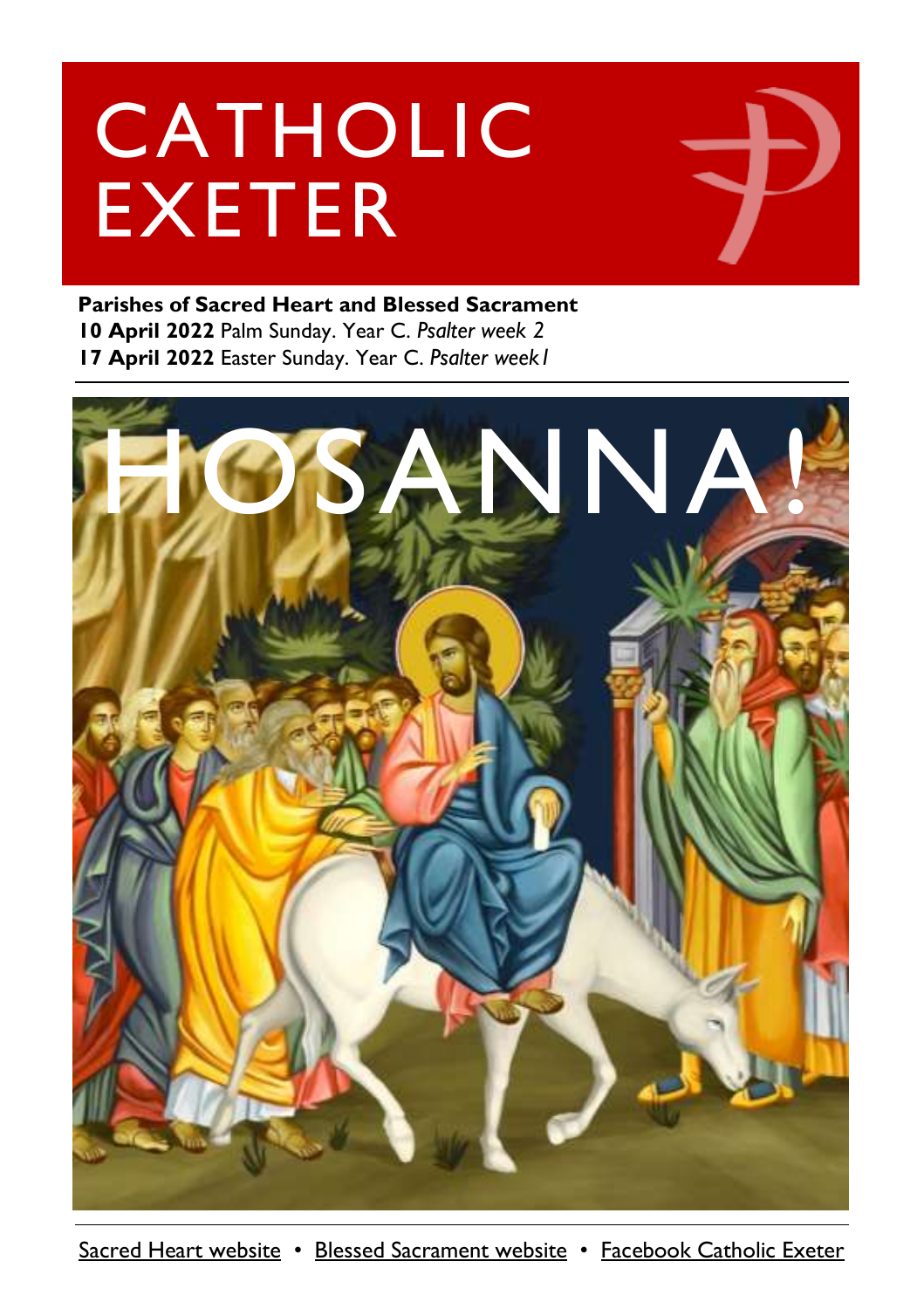### MASS TIMES SACRED HEART



#### 5.30pm Sat *People of Ukraine* 9.15am *Private Intention* 11.15am *People of the Parish* **Monday 11 April** 10.00am *Thomas Callan RIP* **Tuesday 12 April**

**Sunday 10 April** – Palm Sunday of the Passion of the Lord

10.00am *Michael Lucio Pulsford RIP*

#### **Wednesday 13 April**

**No Mass** Chrism Mass at Plymouth Cathedral at 12 noon

#### **Thursday 14 April – Maundy Thursday**

7.30pm Evening Mass of the Lord's Supper *For Maia* Watching at the altar of repose concluding with night prayer at 10.00pm. Prayers for Ukraine.

#### **Friday 15 April – Good Friday**

3.00pm Celebration of the Passion of the Lord

#### **Saturday 16 April – Holy Saturday**

8.30pm The Easter Vigil *People of the Parish*

#### **Sunday 17 April** – Easter Sunday

9.15am *People of Ukraine*  11.15am *Private Intention*

#### **Monday 18 April** – Easter Monday

10.00am *Holy Souls (Box)*

#### **Tuesday 19 April – Easter Tuesday**

10.00am *Private Intention*

#### Wednesday 20 April - Easter Wednesday

10.00am *Private Intention*

#### **Thursday 21 April** – Easter Thursday

10.00am *Private Intention*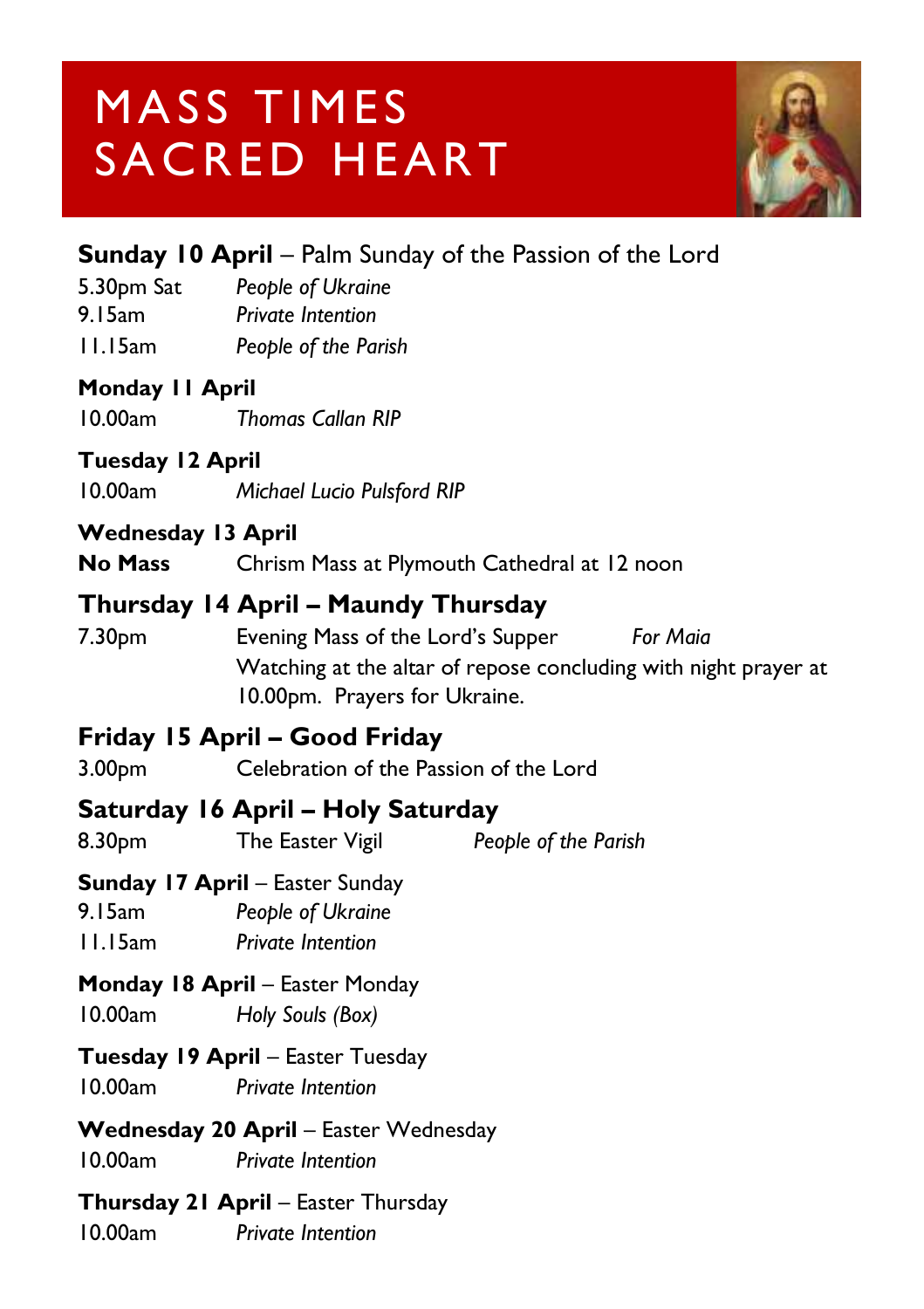#### **Friday 22 April – Easter Friday**

10.00am *Thomas J Callan RIP*

**Saturday 23 April – Easter Saturday** 

10.00am *Intentions of CWL*

#### **Sunday 24 April** – Second Sunday of Easter, Divine Mercy Sunday

| 5.30pm Sat | <b>Alberto Nierra RIP</b> |
|------------|---------------------------|
| 9. I 5am   | People of the Parish      |

11.15am *Bernard Morales RIP*

Tea & Coffee after Masses on Sunday (9.15am), Tuesday & Saturday

All Masses and liturgies are now being live-streamed. [Click here.](https://www.youtube.com/channel/UCqZLydKWQ6CqG2utRNBeKmA)

### Confessions

Saturdays after 10.00am Mass and 4.00pm-5.00pm and on reasonable request.

The church will be open for private prayer from 9.30am until 6.00pm each day

# MASS TIMES BLESSED SACRAMENT



#### **Sunday 10 April** – Palm Sunday of the Passion of the Lord

8.45am *People of Ukraine* 10.45am *People of the Parish* 6.00pm *Priest's intention*

#### **Tuesday 12 April**

6.30pm *Jeanne Gaskell RIP*

#### **Wednesday 13 April**

**No Mass** Chrism Mass at Plymouth Cathedral at 12 noon

#### **Thursday 14 April – Maundy Thursday**

7.00pm **Evening Mass of the Lord's Supper** *Int: Michael Olivant RIP* Watching at the altar of repose until 10.00pm

#### **Friday 15 April – Good Friday**

- 9.30am Morning Prayer & Office of Readings
- 3.00pm **Solemn Liturgy of the Lord's Passion**
- 8.00pm Watching at the foot of the Cross for the people of Ukraine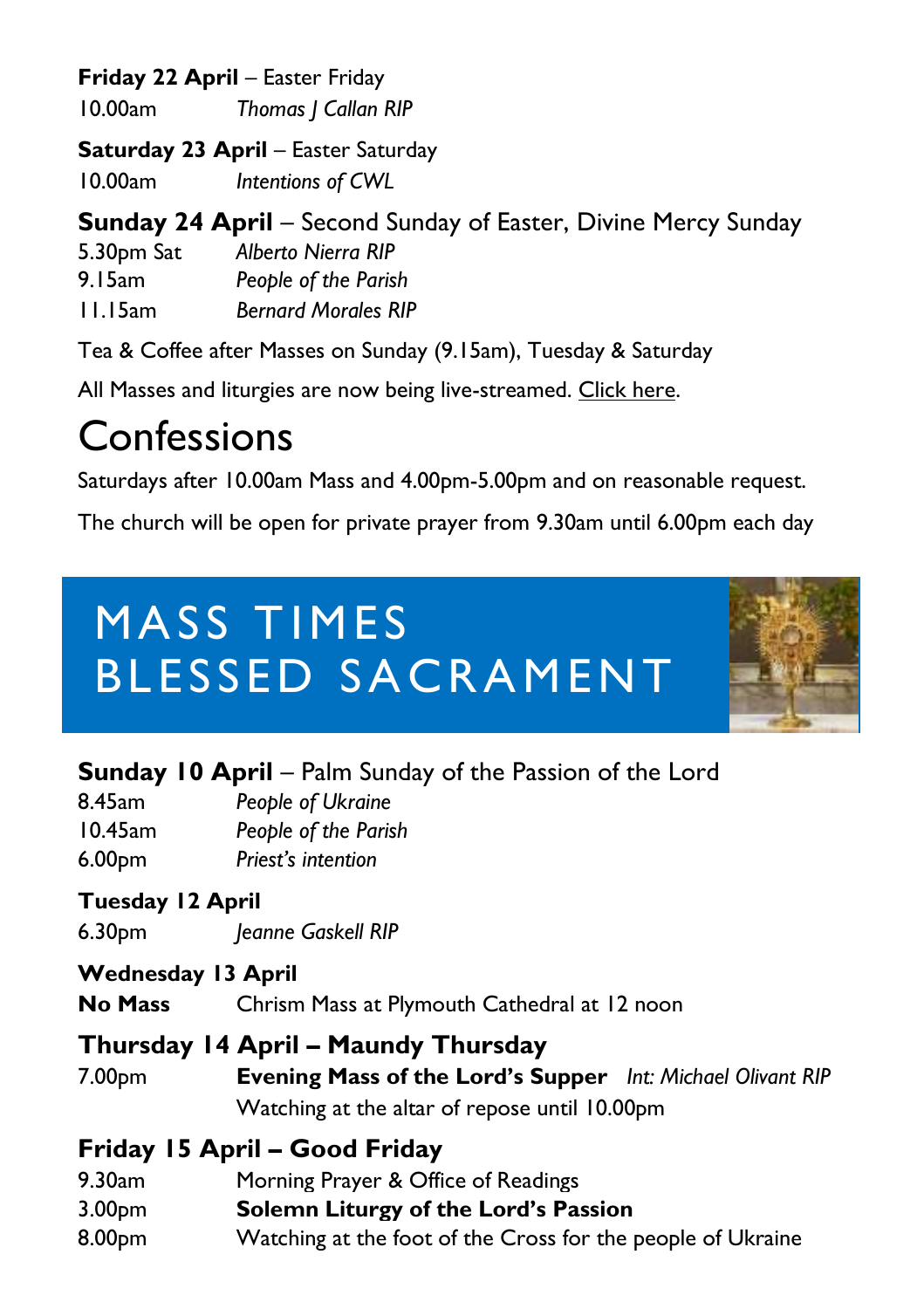#### **Saturday 16 April – Holy Saturday**

9.30am Morning Prayer & Office of Readings 9.00pm **The Easter Vigil**

**Sunday 17 April** – Easter Sunday

8.45am *People of the Parish* 10.45am *Thanking God for his graces in our lives.*

**Tuesday 19 April** – Easter Tuesday

NO Mass

**Wednesday 20 April** – Easter Wednesday 9.30am *Beryl Anstey RIP*

**Thursday 21 April** – Easter Thursday

9.30am *Margaret Sammon RIP*

**Friday 22 April – Easter Friday** 6.30pm *People of Ukraine*

**Saturday 23 April** – Easter Saturday

9.30am *Kath Jenkinson RIP*

**Sunday 24 April** – Second Sunday of Easter, Divine Mercy Sunday 8.45am *Valdi Pala RIP* 10.45am *Jo & Tony Fewkes RIP* 6.00pm *People of the Parish*

Tea & Coffee after Mass on Wednesdays

All Masses and liturgies are now being live-streamed. [Click here](https://www.youtube.com/c/BlessedSacramentExeter)

#### **Confessions**

Saturdays after 9.30am Mass and on reasonable request.



# Resurrexit, sicut dixit!

On behalf of Fr Kieran, Fr Jonathan, Fr Albert, Fr Anil and Fr John we would like to wish you a very Happy Easter. May this celebration of the Lord's Passion, Death and Resurrection bring you and your loved ones hope and joy and many blessings throughout the year. Thank you for all the love and support we have received and continue to receive, it is a true blessing and a source of strength for us. God bless you all.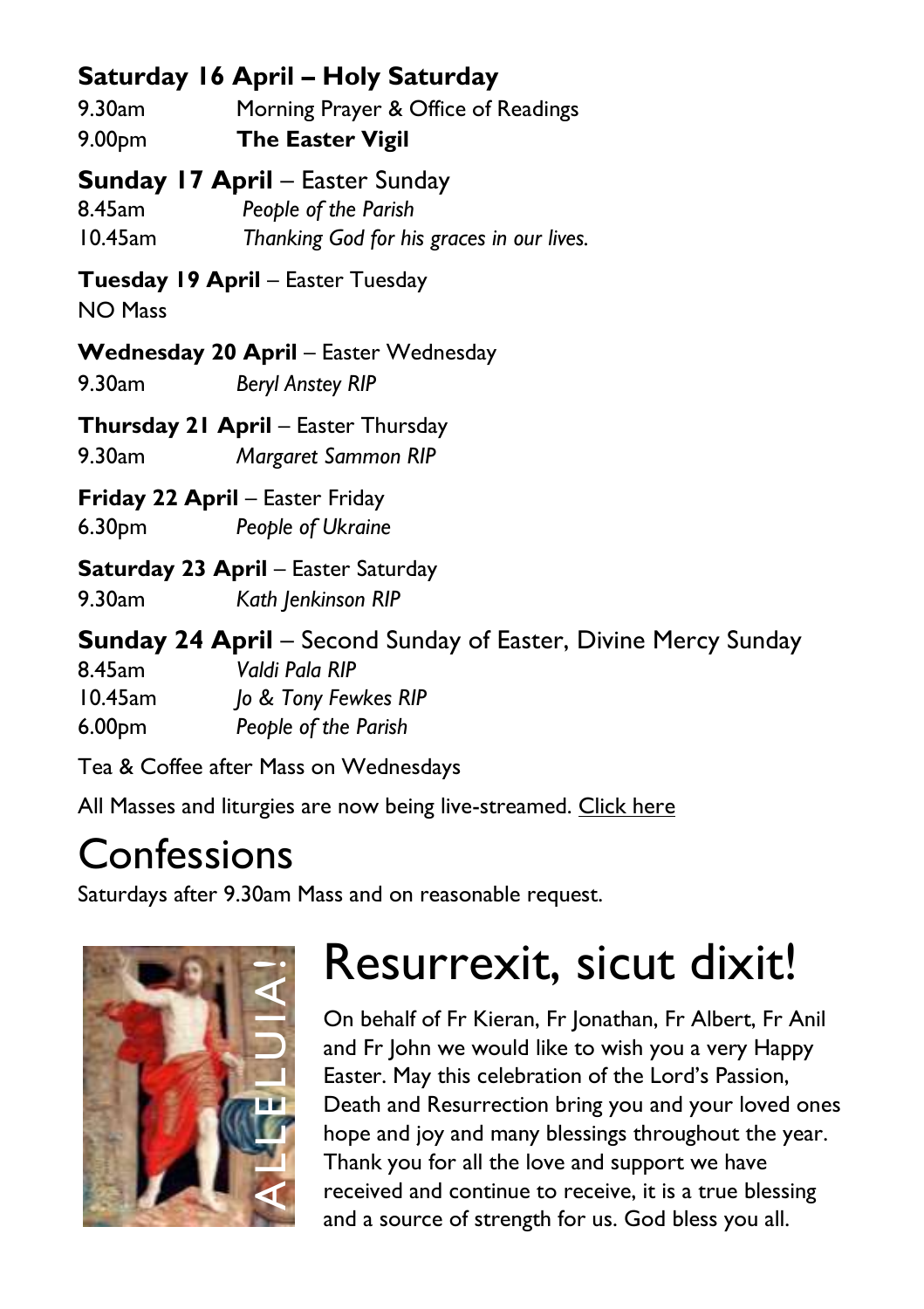# The Suffering Servant

#### A Reflection on Palm Sunday and Holy Week from Fr Anil

It is often said nowadays that the young know little about their religion and less about their faith. Sometimes adults are honest enough to admit that they are not much better off and unsure what to do about their ignorance. The liturgy of Holy Week has been directed to renewing faith, deepening love, and awakening hope. Its purpose is to celebrate the Passion, Death, and Resurrection of Jesus, to hear and heed his teaching and to be enriched by the boundless generosity of his passion. The week's first passion story is in the Palm Sunday Gospel.

For Christ, it's the beginning of the last week of his life, a week of violent contrasts, which will end in grief and glory. The palms will soon be formed into crosses and the cheers will turn into jeers calling for his death. Throughout the passion our attention is focused on Jesus who appears completely absorbed in prayer, responding quietly and sensitively to each new moment of sorrow.

In the garden of Gethsemane, he is deeply troubled, and he sweats blood as he prays for the Father to remove the chalice of suffering and death from him. Betrayed and taken prisoner he is mocked, blindfolded, beaten, and spat upon, while a convicted murderer is set free. He undergoes a final wrench of pain when Peter denies him, and the apostles forsake him. His sense of abandonment by God is increased by the desertion of his friends. Mary alone stands at the foot of the cross faithful to the last. We are invited to take the road with Mary and those few friends who follow Christ to Calvary, and to be silently at his side. He wants the work of his cross to touch our lives, to break our sinful ways so that we may be changed and know God. The decisive test of our faith is one day to reach the point where we are ready to accompany Jesus to Calvary along the same path into destruction and death.

In times of trials, suffering and mental torture often what keeps people going and gives them strength and inspiration is the knowledge that they are at one with Jesus who suffered in the same way before them. There is not much point in dwelling on the crucifixion of Christ during this solemn week if it is an isolated event and not linked with the drama of suffering that goes on in our lives for the rest of the year. Don't miss out on what unconditional love from Jesus can do to enhance your healing and the quality of your life. Turn to him and invoke the power of his name. The Lord is a servant and takes particular delight in serving you and your needs. Amen.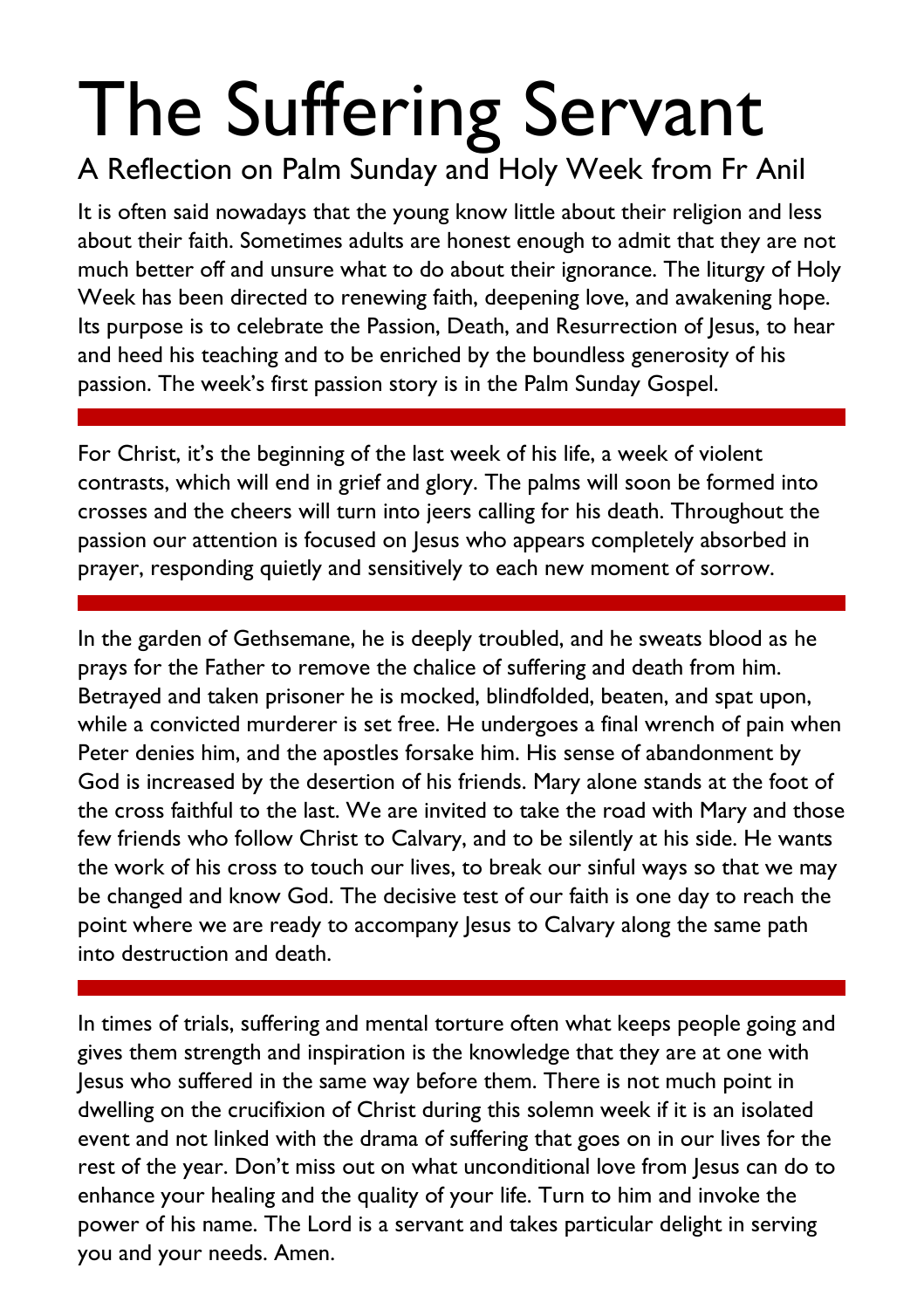# **NEWS**



### Good Friday Witness

Christians Together Across Exeter warmly invite you to our city-wide Good Friday worship service. This will take place on Friday 15 April at 10.00am with a prayerful service in Exeter Cathedral, followed by creative acts of witness sharing the good news on Cathedral Green afterwards. Please do make time to worship and witness together this Easter Weekend.

### Holy Saturday Blessing of Food in Polish

This will take place in Polish at the Sacred Heart church. There are three times: 10.00am, 10.45am and 11.30am. All are welcome to come along.

### Washing of Feet at Sacred Heart

Many thanks to Martin Overy, Brian Bargent, Maddison Cassidy, Norman Bamber, Marion Durant, Keith Schneeberger, Luke Schneeberger, Sonya Lingwood, Paul Huppler, Carolina Ferreira, and Sue Moulin for agreeing to participate in the Washing of Feet on Maundy Thursday. This is a great moment which allows us to reflect on and become part of Christ's humility in serving us. For all those participating please bring a hand towel with you on the day.

### Divine Mercy Sunday Service

Sunday 24 April is Divine Mercy Sunday and a service will be led by Fr John Watkins at the Blessed Sacrament church. The service will start at 3.00pm following confessions at 2.30pm. After the service refreshments will be served in the St Richard Reynolds Centre.

### Good Friday Holy Places Collection

Every year on Good Friday, a collection is taken up in Catholic Churches to support the work of the Franciscans working in the Holy Land. Christians there rely heavily on the help that comes to them from this worldwide collection.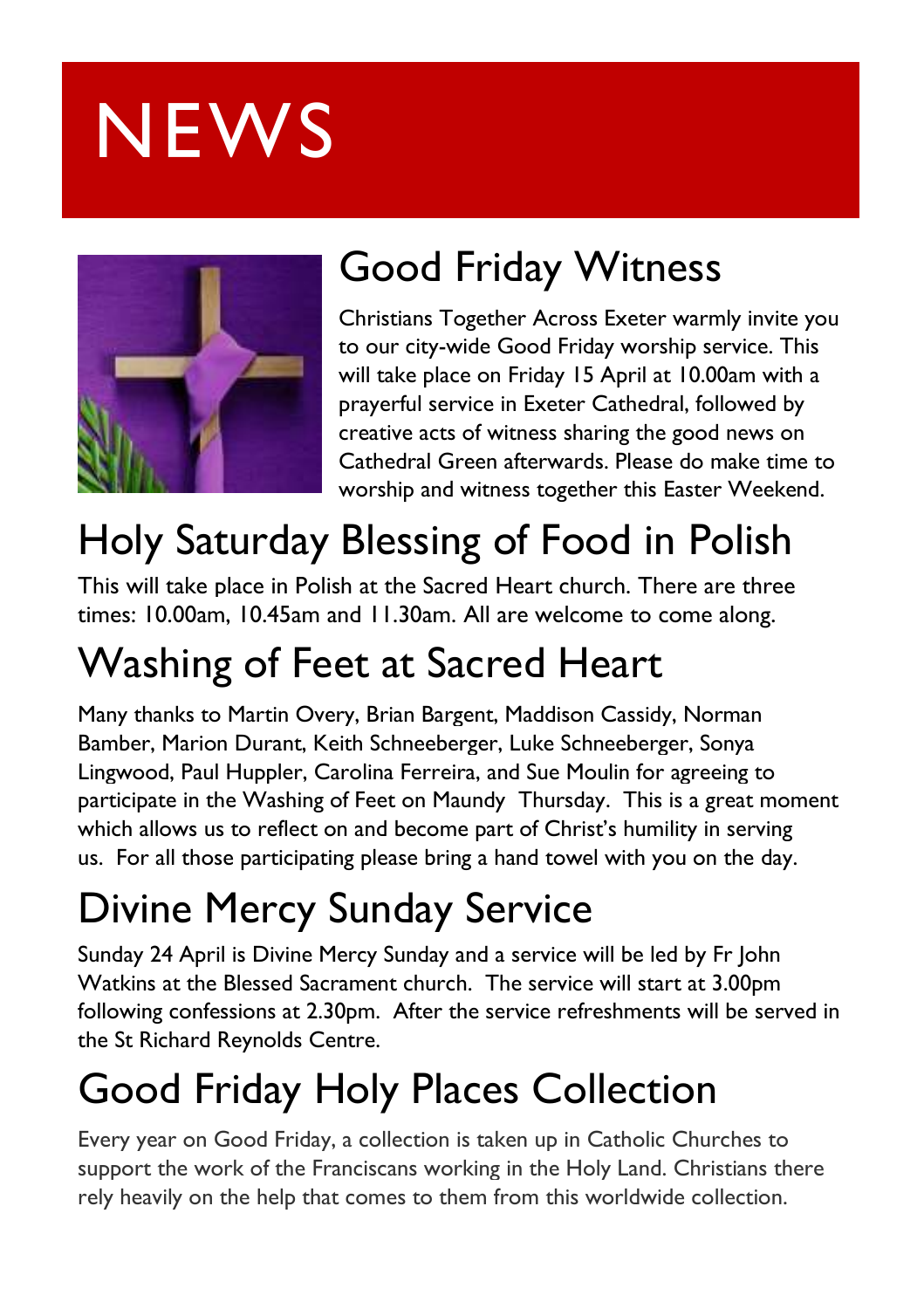### Message from CAFOD

A big thank you to all those at Blessed Sacrament who donated to the CAFOD Harvest Fast Day appeal which was an amazing  $\pounds$ 1096.80 ( $\pounds$ 435 of which was gift aided). Many people donated on line so it makes for a really generous effort especially coming on top of the Ukraine emergency appeal. Many, many thanks.

## Pope Francis tweets…

The Season of [Lent](https://twitter.com/hashtag/Lenten?src=hashtag_click) calls us to place our faith and hope in the Lord, since only if we fix our gaze on the risen Christ will we be able to respond to the Apostle's appeal, "Let us never grow tired of doing good" (Gal 6:9).

### St Nicks News

We are looking forward to our Easter break after a busy half term. It has been so lovely to be able to celebrate liturgies altogether in the school hall and to take the children on trips outside the school once again. Children walked up to Blessed Sacrament Church last week in a sponsored CAFOD 'Walk against Hunger', our Year 5 children are looking forward to a trip to Bristol and Bath next term and our Year 3 children will be going on their first ever residential trip to the Ultimate Adventure Centre in Bideford. Our PTA have also started planning our Summer Social - watch this space for more details later in the year.

We have spaces in our Nursery for children from 3 years old in September 2022. We would welcome prospective parents visiting the school to see it in action. Please contact Mrs Brocksom [\(abrocksom@stncs.uk\)](mailto:abrocksom@stncs.uk) for more information about joining the Nursery or any other year group up to year 6.

### Catholic Women's League

The next meeting of the CWL will be held on Tuesday 19 April at 2.00pm in the Lower Room at the Sacred Heart Church, South Street. Members are reminded that they must let Frances know by Tuesday 12 April if they are taking part in the National pilgrimage to Portsmouth on 22 June. The cost will be between £30 and £50 depending on the numbers for the coach and  $£10$  for the afternoon tea after the Mass.

The Catholic Women's League pilgrimage to Buckfast Abbey. Members of the CWL and parishioners are invited to join the annual pilgrimage to Buckfast on Saturday 14 May. Mass will be celebrated by Bishop Mark and will be followed by tea in the Grange. The cost will be  $£10$  payable on the day. The coach will leave South Street at 12 noon and Blessed Sacrament at 12.10pm. To book your place please contact Frances Canning at [francesandedward@blueyonder.co.uk](mailto:francesandedward@blueyonder.co.uk) or telephone 01392 209542.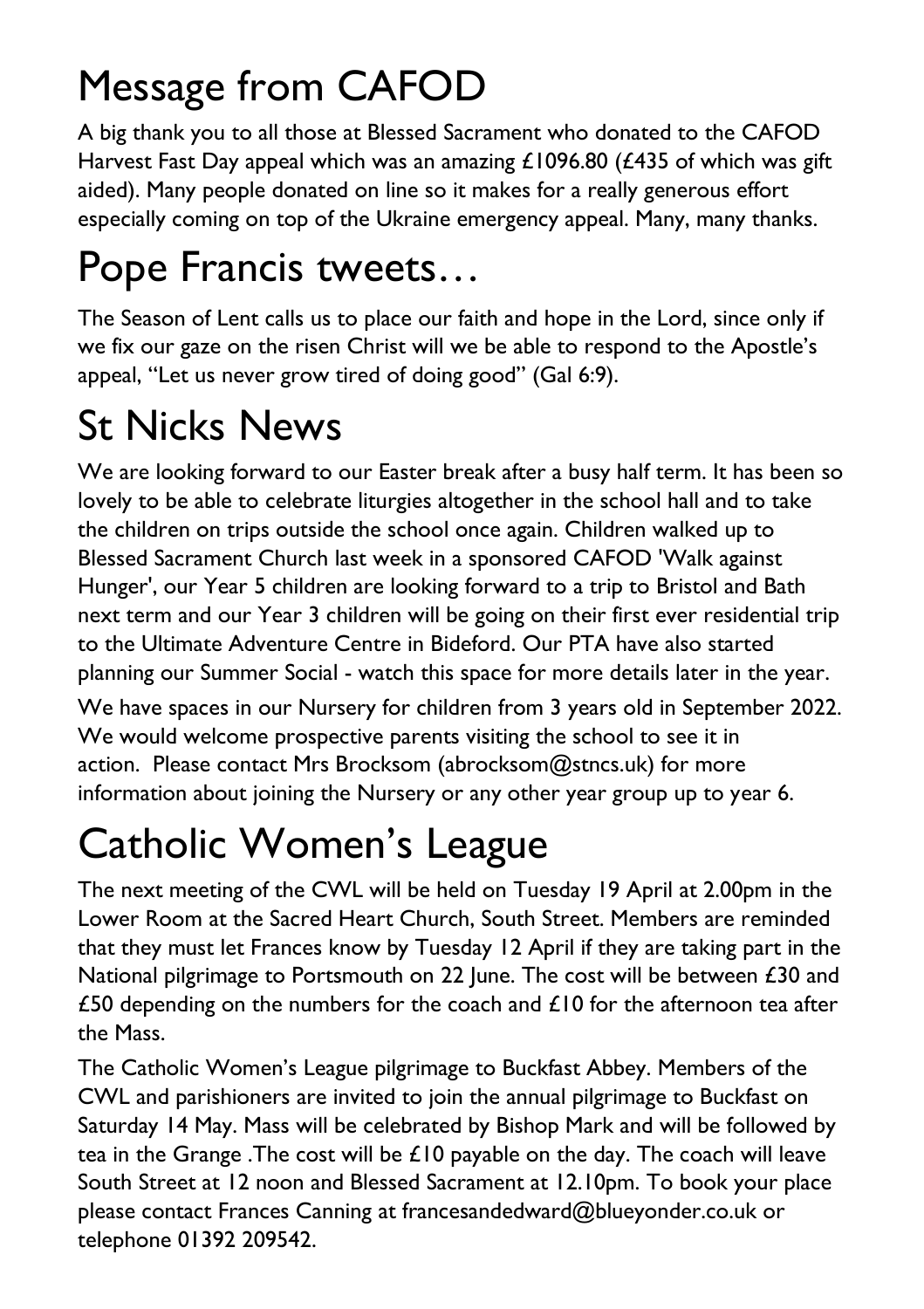#### Baptism Preparation Course

#### **We are currently taking bookings for the May course.**

Are you expecting a baby and/or looking to have your child baptised? We look forward to spiritually supporting you in preparation for this important sacrament and welcoming you and your family into our parish family. Courses are over two consecutive Saturday mornings from 10:15-12.00 delivered via zoom. The course dates are: 14/21 May, 16/23 July and 15/22 October. Godparents are especially welcome to attend the second Saturday session as the role of Godparents is explored. Click on the link at the end of this article to register. If you have any problems accessing this, please contact Lesley in the parish office on 01392 274724 or at [exeter-heavitree@prcdtr.org.uk](mailto:Exeter-heavitree@prcdtr.org.uk) **[Baptism Enquiry form](https://docs.google.com/forms/d/1bgbx-gDVZaqwyjbRS6c6lJrCh2Jt-5ZQYy-1tPBwM4g/edit)**

### Catholic Exeter Forming in Faith

Having completed the Catholicism series we are continuing on our journey of adult formation. We are now watching Bishop Barron's inspiring insights into the mystery of Christ's presence in our lives and the centrality of the Eucharist as an important part of that presence. So many believers do not understand the mystery of the Eucharist, which is the 'source and summit' of the Christian life. We met to look at the first couple of films on this subject and will continue on Monday 11 April at 10.30am–12.30pm at Sacred Heart and Tuesday12 April at 7.00–9.00pm at Blessed Sacrament. You are most welcome to join us on this journey of discovery so come along.

After Easter we will run sessions to watch Bishop Barron's series to grow in our understanding of the Mass. Come to all six or dip in and out each week; either way, you will feel inspired and spiritually fed. These sessions will start on Monday 25 April 10.30am till 12.30pm at Sacred Heart and Tuesday 26 April 7.00 – 9.00pm at Blessed Sacrament.

# Ukrainian refugee update and ways to help

At a meeting Integrated Exeter heard Exeter City Council outline the current situation from the City Council's perspective: ECC is working closely with Devon County Council but the situation is changing on an almost daily basis with information coming from national government to DCC through to ECC and needing to be digested and made accessible.

The Councils have statutory responsibilities including housing checks, safeguarding and DBS checks, health, registering families with GP practices, education, and benefits for those who come to the UK via the Government scheme. They have no statutory responsibility to check households who provide accommodation outside of the scheme but are keen to retrospectively match any such households with Government support.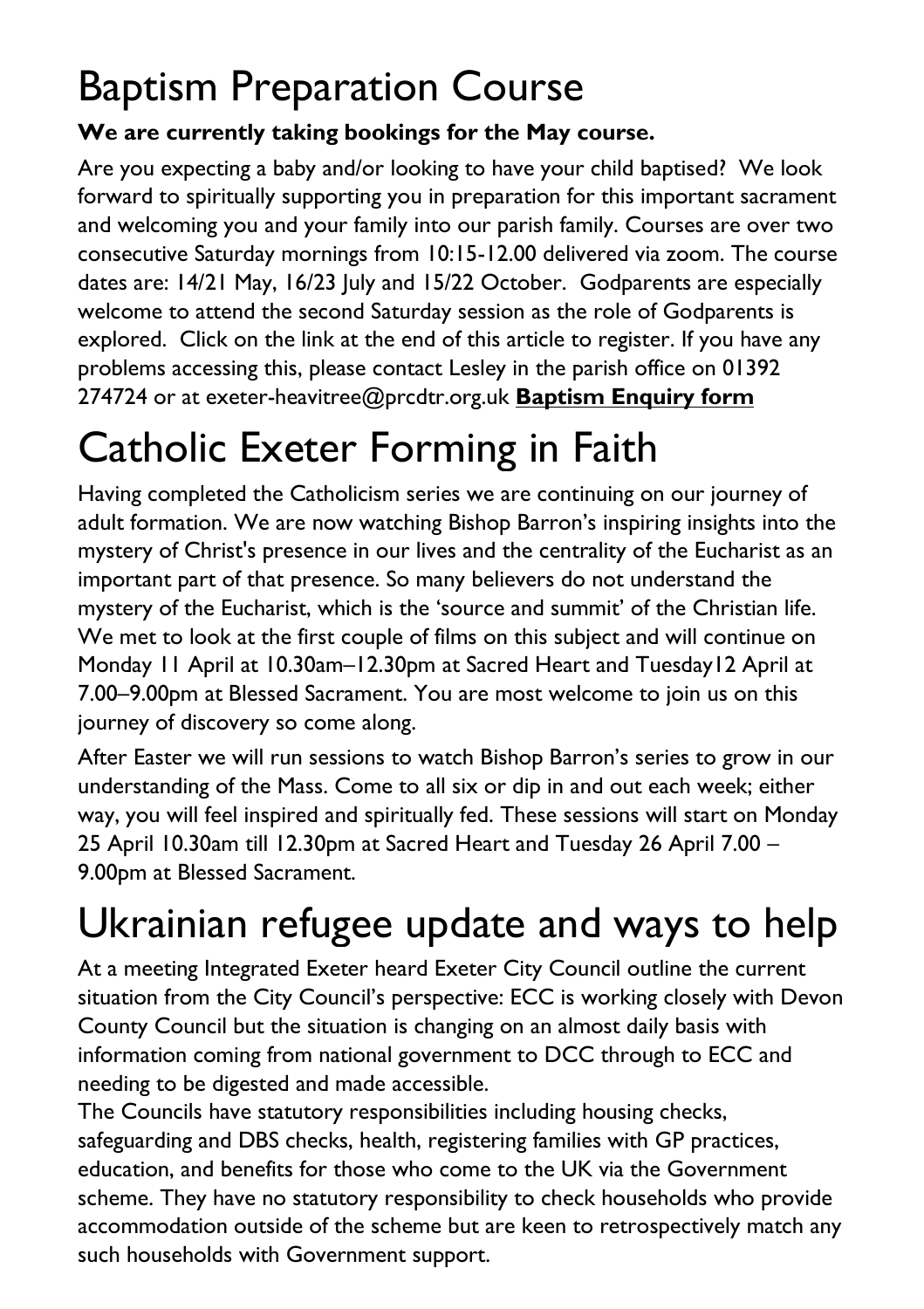Ukrainians living in Devon have already created Devon For Ukraine, an online portal to link the various offers of help across the county and Ukrainians coming here, as well as Exeter Friends of Ukraine, which helps with the logistics of organising donations.

Integrated Exeter will meet again at 10.00am on Wednesday 6 April.

For further info or to volunteer, please contact –

Devon for Ukraine by emailing Tanya at [support@devonforukraine.com](mailto:support@devonforukraine.com) Exeter Friends of Ukraine by emailing Shannon at [shannonpack@hotmail.co.uk](mailto:shannonpack@hotmail.co.uk) Conversation Café by emailing Olya at [olya@maketank.org.uk](mailto:olya@maketank.org.uk)

## CAFOD Helping Ukraine

CAFOD is deeply disturbed by the ongoing situation in Ukraine. Together, we stand in solidarity with the Ukrainian people and send our prayers to our sister organisation Caritas Ukraine, and those Caritas agencies in neighbouring countries, who are already helping people affected by this conflict. Caritas Internationalis is part of one of the largest aid networks in the world.

With our global reach and local presence, we are there when an emergency hits. To donate please visit: [CAFOD's Ukraine Humanitarian Appeal](https://cafod.org.uk/donations/picker?defaultuniversaltype=single&_Appeal=123770)

Other places to donate: [Aid to the Church in Need](https://acnuk.org/get-involved/donate/?ps_location=ZZDON-438-UNR-WEB&ps_frequency=one-off&ps_frequency=one-off&donation-amount=) or [The Red Cross](https://donate.redcross.org.uk/appeal/ukrainecrisis-appeal)

### Support for Ukraine

The Blessed Sacrament is still a collection point for donations for Exeter Friends of Ukraine. A list of items is available by request from the Parish Office and we ask that you only donate the items on the list. Donations are collected to be taken and sorted before loading in to vans which are regularly departing Exeter for Ukraine. Thank you for all your donations so far.

### Conversation Café

A pop-up Conversation Café has been launched in Exeter for Ukrainian refugees and host families to meet up. The Café, located at 6 Paris Street, is the brainchild of Olya Petrakova and Maketank, and launched Friday 25 March with a first meetup between 5.00 and 8.00pm.

The Café is a place for local people to address the Ukrainian crisis – especially those who have expressed an interest to host refugees, Ukrainians settling in Exeter and the surrounding area, but also for people to find out information, fundraise, meet up and socialise.

The initiative has come about thanks to Maketank, a partnership working with organisations such as Devon for Ukraine, Exeter City Council, City of Sanctuary and others. Please contact Maketank [hello@maketank.org.uk](mailto:hello@maketank.org.uk) for more info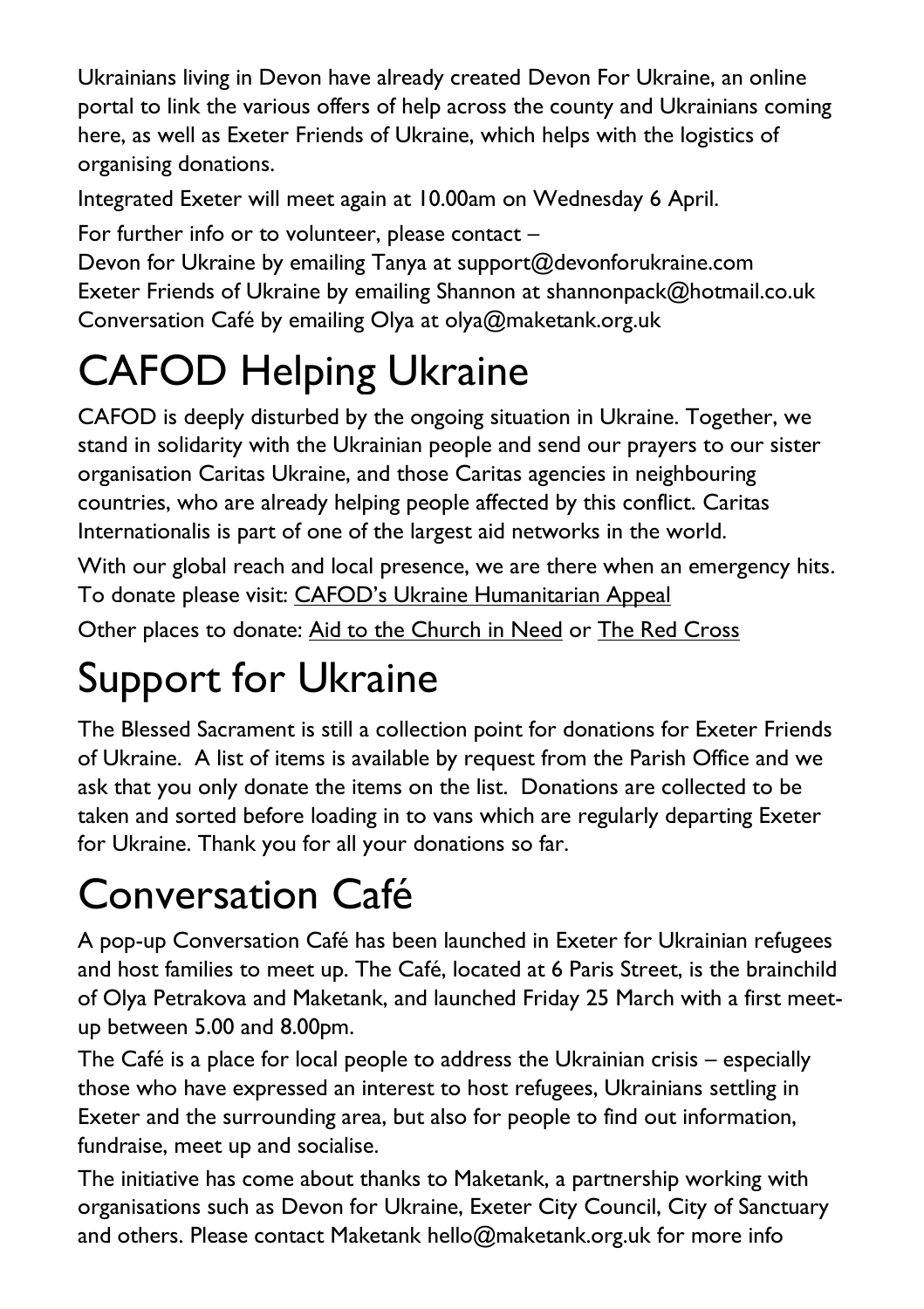### **ALPHA** New Date

Alpha has been changing people's lives around the world and has had a powerful effect on the lives of some of our parishioners. We would love you to share their experience of encountering Jesus Christ and the Church in a dynamic way. Paula writes: *Alpha allowed me to explore a variety of thoughts and beliefs relating to Christianity in a very safe and non-judgemental environment. Sharing this journey with a very diverse group of people, I believe, was pivotal in my search for answers. I also made some truly wonderful new friends, friendships I sincerely cherish. Alpha can offer you so much if you let it!*

Join on an 'in person' course commencing Wednesday **4 May at 7.00pm or online on the same day at 7.30pm**. To take part please **register by 2 May** by filling in this form. For more information contact Ola [using this link.](file:///C:/Users/jonathanstewart/Documents/1%20Catholic%20Exeter/Newsletter/2022/4.10/ola.godbeer@gmail.com)

#### Child Bereavement UK

Would your family like a free family day out at a Let's Rock the 80's retro music festival this summer? Child Bereavement UK is looking for volunteers to help donate 4 hours of their time selling wristbands, raffle tickets and scanning entry tickets at Let's Rock Exeter taking place at Powderham Castle on Saturday 2 July.

In return families will be able to enjoy the rest of the festival for free. One child will get free entry per responsible adult volunteering.

Last year our amazing festival volunteers helped us raised over £100,000 in aid of Child Bereavement UK; this year we hope to raise even more to help fund muchneeded support for bereaved families, parents, and children.

To find out more and to sign please see our [website here.](https://linkprotect.cudasvc.com/url?a=https%3a%2f%2fwww.childbereavementuk.org%2fEvent%2ffestivals&c=E,1,hM4zdZqvQZOVPxTWQ3oNqMItzMROPXeSU8ot9Fa7Kgf6Hrx5NxWuvQTLy2hyoHsLighkcVZPHbXPrBWL6C9yyzua8oldehydokm-lhXLe2oEEt9hRQeKTi3v&typo=1)

#### Vocations to the Priesthood Day of Recollection

The next Day of Recollection for men discerning their vocation will be held on Saturday 21 May from 10:00 to 16:00 at Sclerder Abbey, near Looe, Cornwall

The day will include Mass; a time of Adoration; a short conference; opportunity for Confession and 'One to One talks' with serving Priests from our Diocese; and sharing food together (this will be provided – please let us know of special dietary requirements). Under 18s welcome to attend with parents' permission.

For further information and to register for the event, please contact Fr Jacek Kostuch on [Jacek.Kostuch@prcdtr.org.uk](mailto:Jacek.Kostuch@prcdtr.org.uk) by 16 May at the latest.

Arrangements can be made to collect you from Liskeard Station before 9:15, and returned after, if required.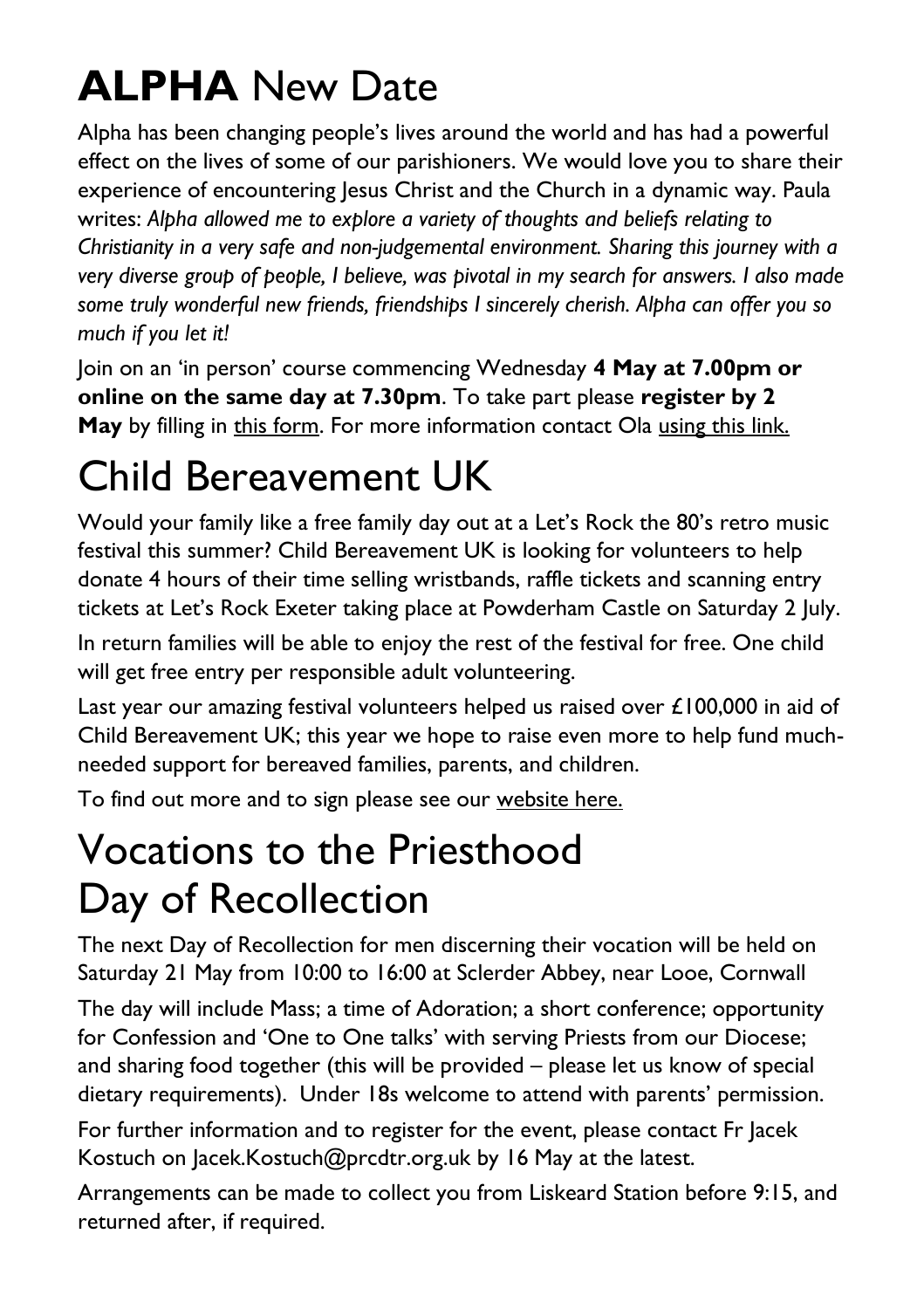## Kenyan Education Sponsorship

Deacon Kelvin Russell has received a letter from Alfred Lomulen expressing his gratitude for the support given to him through the sponsorship scheme. The financial support that he has received has enabled him to carry on with his studies. He is working harder than ever at his studies and believes that he will get good results. Kelvin also thanks all those who contributed after his appeal and collection.



#### Heavitree Community Larder

Run by and located at the Heavitree United Reformed Church on the first and last Fridays of the month. Just 'Pop in' and take what you need (please bring a bag) @Re:Fresh 10.30am till 12.30pm

## Calling all Catholics! We need you!

We are seeking to appoint new Trustees to serve on the Board of Plymouth Diocesan Trust, the charity of the Diocese of Plymouth, to replace some of the existing lay Trustees whose terms of service are coming to an end. Candidates must be practicing Catholics and with skills and experience from the following: Safeguarding of children and vulnerable adults; Communication, media and promotions, including digital and social media; Human Resources Management; Investment Portfolio and Funds Management; Corporate/Charity Accounting and Finance. We are aiming to increase diversity within our Board structure. Applications are therefore encouraged from women and from Black, Asian and other ethnic communities, as these groups are currently under-represented. If you are interested in becoming a Trustee of the Diocese or would like more information about the role, please contact Jan Holton by telephone 01364 645383 or email jan.holton@prcdtr.org.uk *Bishop Mark.*

## Pope's April prayer intention

For health care workers. We pray for health care workers who serve the sick and the elderly, especially in the poorest countries: may they be adequately supported by governments and local communities. See also the Popes' video [here](https://thepopevideo.org/)

### Exeter Foodbank News

**April priority items**: UHT milk (1 litre, semi-skimmed), fruit juice, noodle snacks, sugar (500g), washing powder, coffee and fruit squash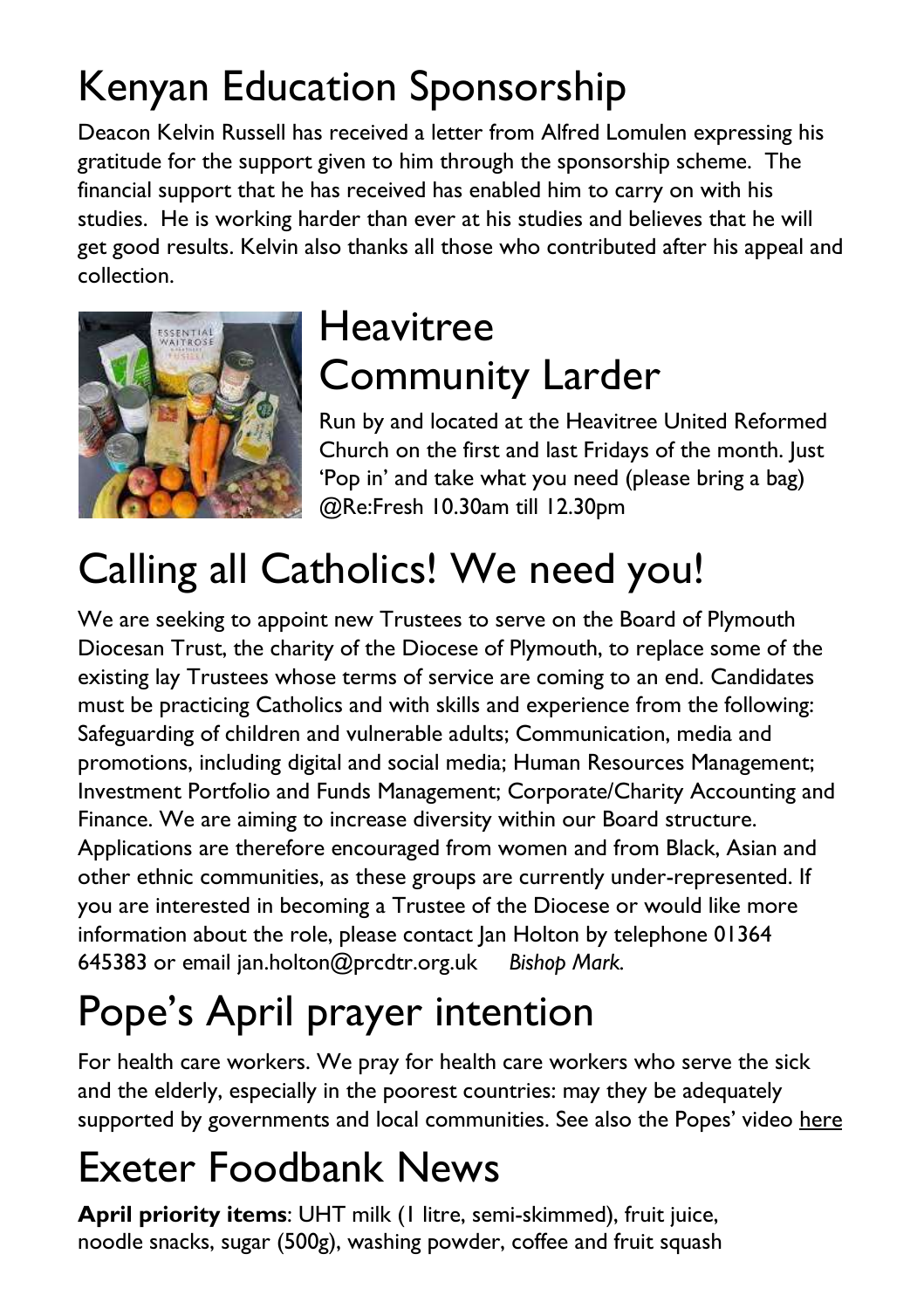Please ONLY donate items from the list. Thank you for your understanding. Collection Points - Co-Op (Heavitree/St Thomas/Alphington Rd); Tesco (Exe Vale); Sainsbury's Alphington/Pinhoe/Guildhall); Waitrose (Gladstone Rd): Morrisons & One Stop Woodwater Lane. Or you can donate money online [here](https://uk.virginmoneygiving.com/charity-web/charity/finalCharityHomepage.action?charityId=1016975&_ga=2.106832579.1384579075.1617955505-1667813714.1617955505)

**New Trustees:** Exeter Foodbank is looking to add to its team of Trustees. We are looking for applications by the end of April. We are a Christian Charity. Our trustees are all members of local churches. Our Christian identity is very important to us. All applications, or for further information, please email. FAO: the Chair of Trustees on: trustees@exeterfoodbank.org.uk or go to [Exeter](http://exeter.foodbank.org.uk/)  [Foodbank website](http://exeter.foodbank.org.uk/)

Each week we serve dozens of clients. We have over 160 volunteers and we work with over 180 professional agencies across the city. It is a challenging, yet inspiring, work to be involved in.

This year we are embarking on a new stage of our journey as one of 61 'Pathfinder' Foodbanks across the UK. The aim of *Pathfinder* is to reduce the demand for foodbanks by ensuring that clients have access to all of the necessary and available support. This will help them live without needing food from a charity. It is a big challenge, but one that we are ready to face. Our motto is *restoring dignity and reviving hope* - and this is the ultimate aim of both *Pathfinder* and Exeter Foodbank.

## GIFT Growing in Faith Together **April update: The Way of the Cross**

On Saturday 2 April, we met with over 30 GIFT families to celebrate Mass, eat pastries and to learn about and explore the Way of the Cross, Jesus' journey to Calvary. Families created a Way of the Cross booklet that they could take home to pray with together throughout the rest of the Lent.

**What Is Gift?** GIFT is for families of faith who want to grow in their Catholic faith, meet other families and be supported in their faith journey. It is the gateway to the sacraments of Reconciliation, Holy Communion and Confirmation.

**GIFT Youth:** After Mass, Fr Albert and our GIFT Youth Team met with our young people to explore the Way of the Cross in their own unique session.

**Bedtime Chats :** can be found on the Blessed Sacrament Website GIFT page: <https://www.blessedsacrament.org.uk/parish-life/gift/>

**Next Gift Session:** Due to the school Easter holidays, there will be no parent zoom in April. We look forward to seeing all of our GIFT families and youth on Saturday 7 May.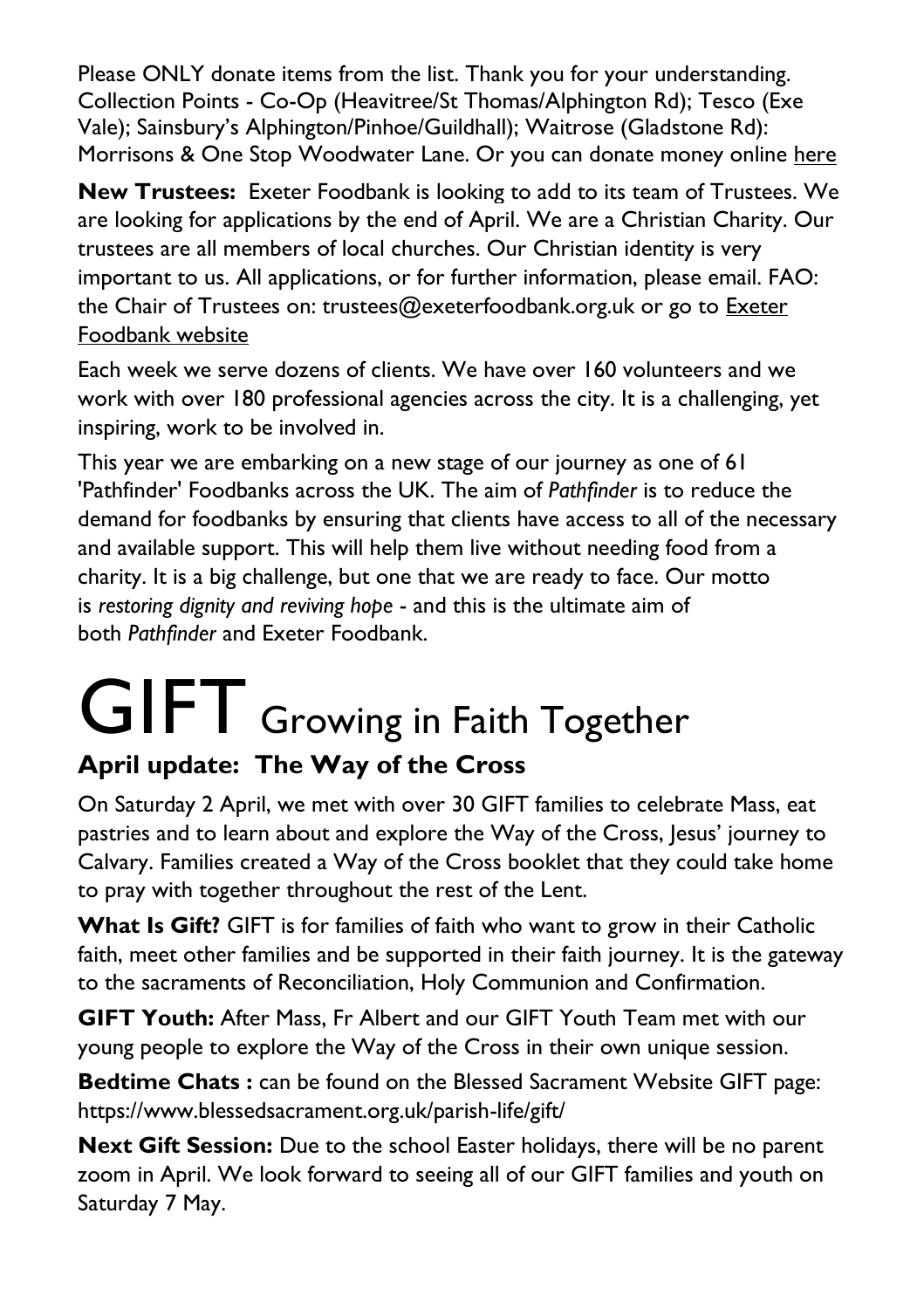**Get In Touch And Register:** If you would like to join us, please register using for GIFT using the appropriate link. **GIFT Primary** [Registration Form.](https://docs.google.com/forms/d/1Qs8jP69t9hS5V3ukZvm34yn8pDZdS0iDYrhXY_j8pMQ/edit) **GIFT Youth** [Registration](https://docs.google.com/forms/d/1js2AU2QewgH1ui7kjv2-mKDJcyulRGa34G-Eo3ao8FI/edit) Form.

If you have any questions, please get in touch with Maria at [exeter-pastoral](mailto:exeter-pastoral-assistant@prcdtr.org.uk)[assistant@prcdtr.org.uk](mailto:exeter-pastoral-assistant@prcdtr.org.uk)

### Easter Offerings

The Easter Offering is a gift to the priests of the parish. If you wish to make an Easter Offering either use one of the envelopes available in the church or your offering envelope if you are a planned giver. If you are not attending Mass on Easter Sunday, please put your offering in an envelope marked Easter Offering and place in the collection as you leave any of the Masses.

If you GiftAid your offering please write your envelope number clearly on the outside. If you usually offer by standing order why not make a bank transfer and put Easter Offering in the narrative. Many thanks.

## Music and Song for Ukraine

Saturday 23 April at 7.00pm Salvation Army Temple, EX2 4AY Join us for an evening of music and song. Donations welcome: all proceeds will go to the Salvation Army's Ukraine Refugee Relief Programme

### Youth Events in the diocese

#### World Youth Day (WYD) 2023 Lisbon Portugal

Contact Saskia if you know anyone interested in joining: [youth@prcdtr.org.uk](mailto:youth@prcdtr.org.uk)

Heatree Residential 13 - 15 May. [Click here to book.](https://linkprotect.cudasvc.com/url?a=https%3a%2f%2femail.workwithgusto.co.uk%2ft%2ft-l-qobz-jliihdujhk-t%2f&c=E,1,uTd0l8Q_M52Y_ElGkKKS0VyY-UpsQ5VmxTBtyAkC4U6lvj9hJdTURkr9WlUnW52p2yAR3fLdGROZ96NnLzDqYorCr5NK_xcxze5Ssc74_zhVnQ,,&typo=1)

Flame 2023 Tickets are now on sale. Flame is for young people in year 9 (14yrs) through to University age. It's not just for Catholics, anyone interested is welcome to come. Ticket prices will include a T-shirt and a coach to Wembley Arena, London. Email Saskia: [youth@prcdtr.org.uk](mailto:youth@prcdtr.org.uk) for further information or click on these links: [Flame Website](https://linkprotect.cudasvc.com/url?a=https%3a%2f%2femail.workwithgusto.co.uk%2ft%2ft-l-qctujk-jlhtkkath-r%2f&c=E,1,Blk2ycDETYSiwjdC8Eum_yXBXPyalX-b89WAcrqe2YMLelINKYiJZh6-LBH8JPoujeqNupfBVu_8vYI4vpIXwhWWATVyeEad53kAGgn5xuT7TYzo2Q,,&typo=1) & [click here](https://www.youtube.com/watch?v=_HKvdbJ1PIE) for a promotional film

This week's Youth Events [Newsletter](https://email.workwithgusto.co.uk/t/ViewEmail/t/D439AF91098F4D252540EF23F30FEDED/64D6CFA83B380FDFF99AA49ED5AF8B9E?alternativeLink=False)

# Wednesday Word Scripture Reflection

We meet online via zoom from 2.00-3.00pm each Wednesday. If you would like to join us, get in touch with Maria: [exeter-pastoral-assistant@prcdtr.org.uk.](mailto:exeter-pastoral-assistant@prcdtr.org.uk) You don't need to make a weekly commitment, you're welcome whenever you can. Wednesday Word will be cancelled for the following 2 weeks, our next session will be on Wednesday 27 April.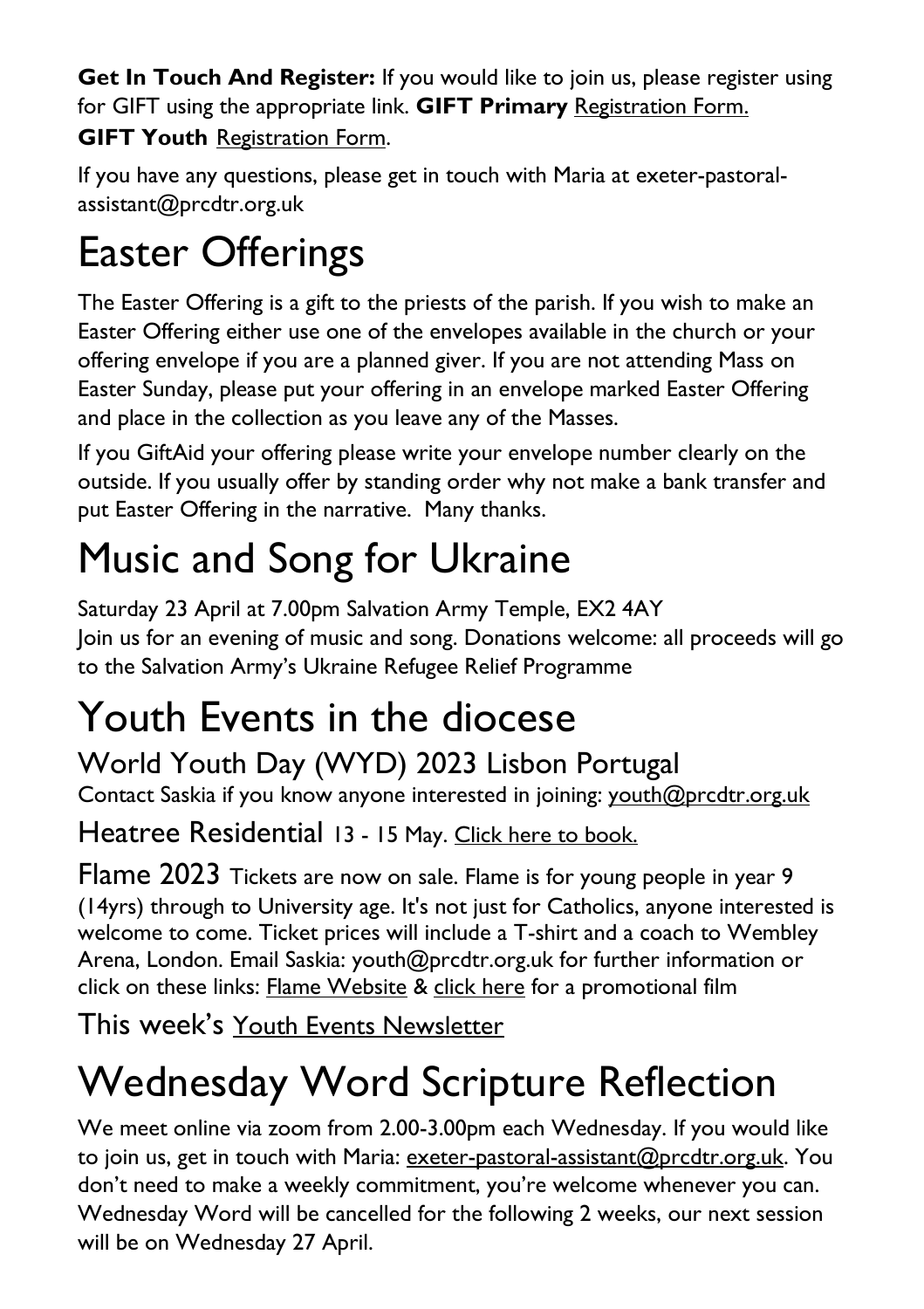### Sacred Heart online donations

It is now possible to make your Sacred Heart weekly loose plate offering and other donations on-line. **All donations are anonymous.** Please use [this link](https://givealittle.co/campaigns/f94e8739-d2fd-4ce6-9fca60470ef39403) to make your online donation. Alternatively, you can go to [Sacred Heart website.](https://www.sacredheartexeter.org/) Scroll down to the 'Parish News' section and click the highlighted 'Donate Here' text. There is also a link on our [Facebook Page.](https://www.facebook.com/Sacred-HeartCatholic-Church-Exeter-422138011310698) If you need further guidance please email the Sacred Heart Parish Office.

### Exeter WAYmakers

Exeter Waymakers is a small group of parishioners from the three Exeter Catholic parishes. We are aiming to welcome and support a refugee family resettling in Exeter as part of the UK government community sponsorship scheme. We work closely with CARITAS Plymouth, our lead sponsor, and are being mentored by CHARIS, a church group from Taunton that have already successfully resettled several refugee families.



Help Exeter WAYmakers in our aim to resettle a refugee family in our city. To support our application to be a Community Sponsor we need to raise £9000. Both Exeter parishes have made generous donations to start us off and we want to give you parishioners the opportunity to support this work by your prayers, your volunteering and your individual donations. We

want this to be a Catholic community effort across all our parishes so please do support us. Please place any donation in an envelope marked Exeter Waymakers and hand it in to the parish offices. If you wish to make your donation online to a parish account please clearly reference your donation Exeter Waymakers. Many thanks on behalf of the Waymakers Core Group. For more information contact Peter Schranz on schranz5@gmail.com or Chris Lee.



### Exeter Street Pastors

Are you a Christian, over 18, and have a heart to serve as Jesus' hands and feet on the street of Exeter? Training of this year's intake of Exeter Street Pastors has been postponed to allow more time for potential recruits to join up. Please share widely to help this great ministry recruit its team of Street Pastors and

Prayer Pastors for this year. For more details, or a no obligation opportunity to observe a night's deployment, please contact [admin.exeter@streetpastors.org.uk](mailto:admin.exeter@streetpastors.org.uk)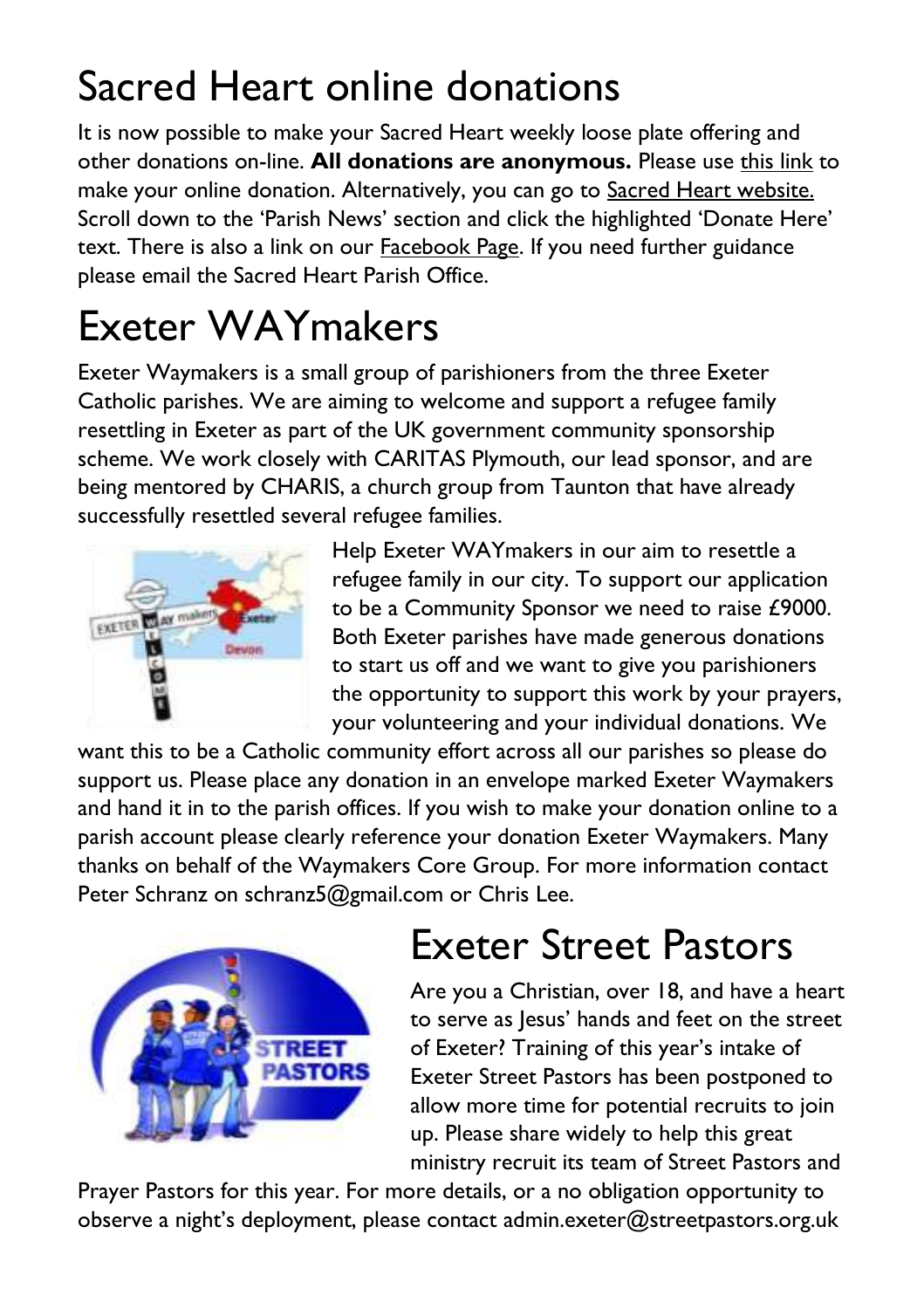#### Diocese of Plymouth Catechetical Summer Camps 2022

This year it is our intention to return the Camps to the pre-Covid format, meeting at Grangehurst, Buckfast Abbey, for Junior and Senior Camps, and St Rita's in Honiton for St Petroc's Camp. **2022 Camp fee: £210 Junior Camp** for school years 3–6. **7–12 August** at Grangehurst **Senior Camp** for school years 7–10. **31 July - 5 August** at Grangehurst **St Petroc's Camp** for school years 11–12. **31 July - 5th August** at St Rita's We are in need of help in order to ensure that Camps continue to provide a faith-nurturing and enriching experience for the young people of our diocese.

**Camp Helpers** – We're always in need of young people (aged 18 +) who wish to share their faith by helping with the Camps. If you're able to offer us a week of your time to assist in the day to day running of the Camps, and also to have a fantastic time of fun and faith, please get in touch to discuss how you might help. All our helpers have to be recruited as volunteers and undergo DBS checks through their parishes. Safeguarding training will be provided.

In addition to the Camp helpers, we need to fill three vital roles for the Catechetical Camps Committee.

**Treasurer:** To manage the finances of the Camp Committee. This involves overseeing the collection of fees for the Camps, paying for food and services and budgeting for the camps.

**Administrator**: To provide a single point of contact with the parents/guardians of the young people applying for camp; to liaise with the Camp Leaders.

**Catechist** (particularly for Junior Camp): To take the theme for the Camp and provide materials for use during the Camp, appropriate to the age group; to assist other helpers in delivery of the faith material. This role is very important, particularly this year as we come back to face-to-face camps.

If you can help please contact Deacon Michael Turnbull Chair, Diocese of Plymouth Catechetical Camps michael.turnbull@pcrdtr.org.uk Tel: 07504821558

### St John Passion at Exeter Cathedral

Join us at Exeter Cathedral at 4.00pm on Sunday 10 April to listen to J S Bach's magnificent and moving oratorio. The Passiontide drama unfolds in Bach's unparalleled music, told through the compelling words of St John's Gospel. For more info and booking [click here.](https://www.exeter-cathedral.org.uk/whats-on/events/j-s-bach-st-john-passion-20220410-160000/)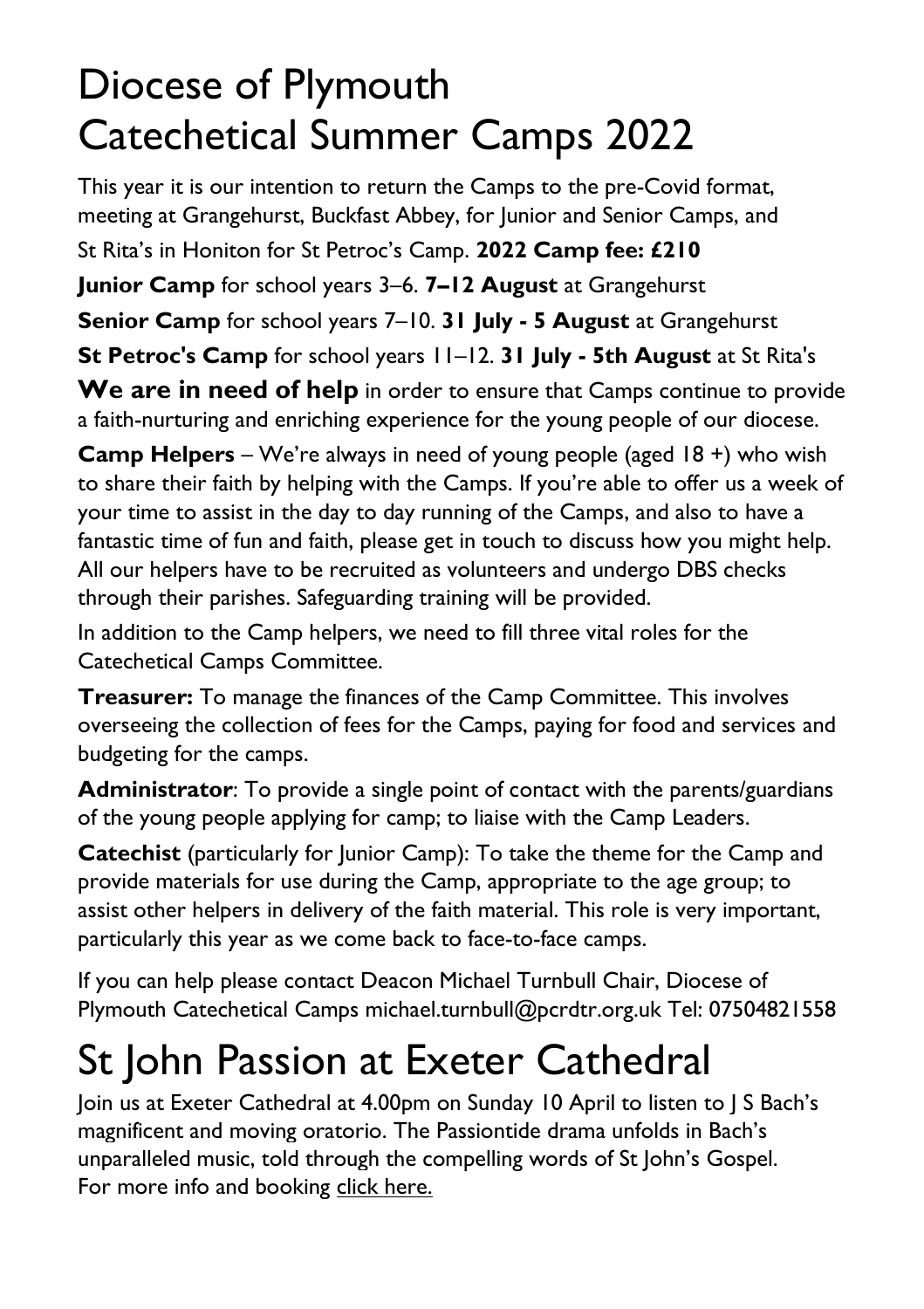#### Beda College Discernment Weekend

A vocation discernment weekend for men between the ages of 30 and 55 will take place at St Beuno's retreat centre in North Wales from Friday 2 to Sunday 4 September. The weekend is run jointly by the Pontifical Beda College in Rome and St Beuno's and is for men in the early stages of vocation discernment. Similar weekends in the past have been very successful. The direct link for further details and booking with St Beuno's is here: [Discernment weekend](file:///C:/Users/administrator1/Documents/Catholic%20Exeter%20News/Discernment%20Weekend%20for%20Older%20Men%20|%20Pathways%20to%20God)

### Sacred Heart Rosary Group

We are praying for the following intentions: Ukraine and peace in the world; for the love of Jesus, for the conversion of sinners and reparation to the Immaculate Heart of Mary; for the Holy Father and his intention for the month; for our dearest priests; for vocations; for all of us praying this holy rosary.

# THE WORD

#### Sunday 10 April

First Reading Isaiah 50:4-7. *I did not cover my face against insult – I know I shall not be shamed.* Psalm Response: *My God, my God, why have you forsaken me?*

Second Reading Philippians 2:6-11. *He humbled himself, but God raised him high.*

Gospel Luke 22:14-23.56 The Passion of our Lord Jesus Christ

#### Sunday 17 April

First Reading Acts 10:34.37-43. *We have eaten and drunk with him after his resurrection* Psalm Response: *This day was made by the Lord; we rejoice and are glad* Second Reading Colossians 3:1-4. *You must look for the things that are in heaven, where Christ is.* Gospel John 20:1-9. *He must rise from the dead.*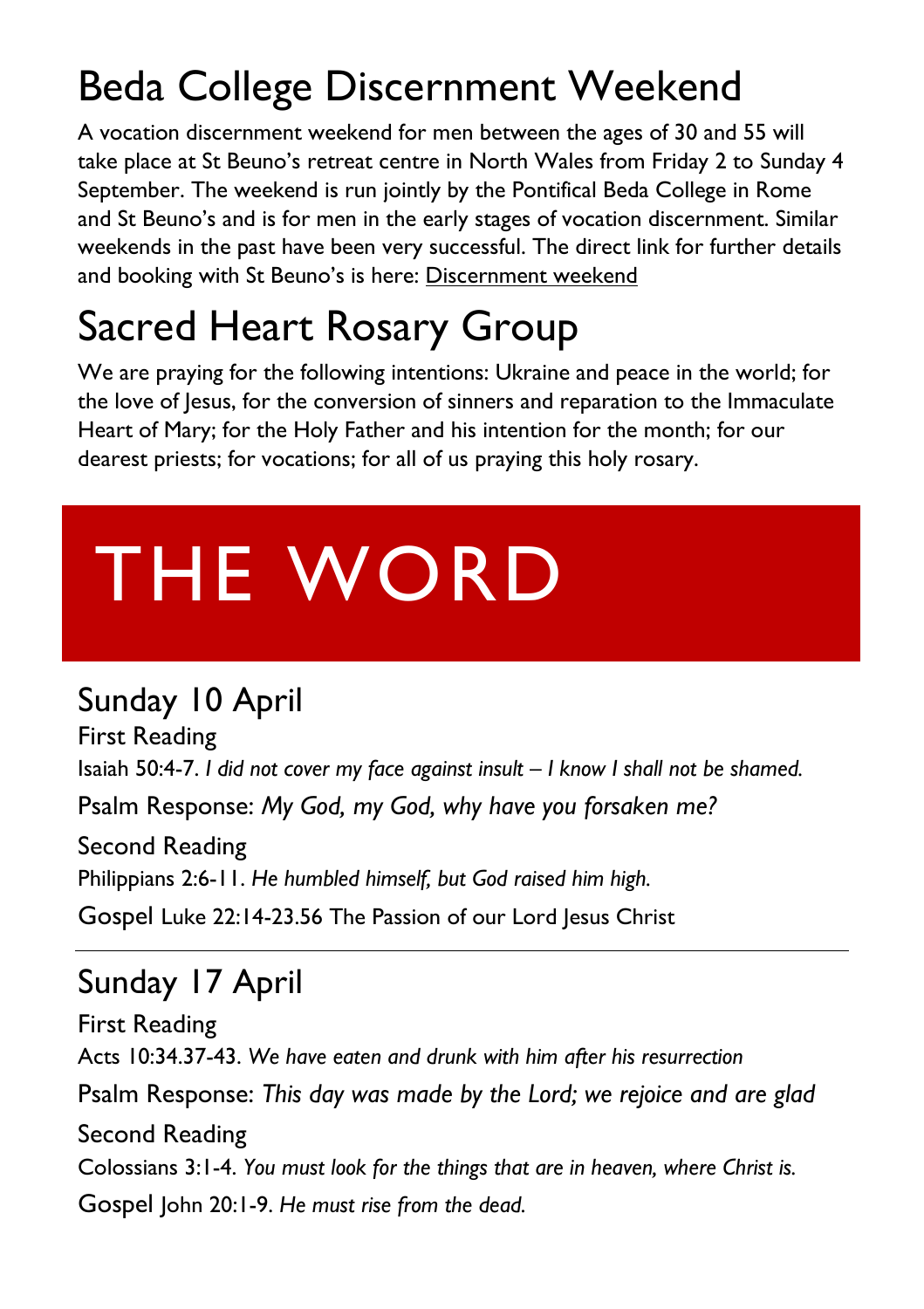#### Sunday 24 April

First Reading Acts 5:12-16. *The numbers of men and women who came to believe in the Lord increased steadily.*

Psalm Response *Give thanks to the Lord for he is good, for his love has no end.* Second Reading Revelation 1:9-13.17-19. *I was dead and now I am to live for ever and ever.* Gospel John 20:19-31. *Eight days later, Jesus came.*

#### Sunday 1 May

First Reading Acts 5:27-32.40-41. *We are witnesses of all this, we and the Holy Spirit.* Psalm Response: *I will praise you, Lord, you have rescued me.*

Second Reading Revelations 5:11-14. *The Lamb that was sacrificed is worthy to be given riches and power.*

Gospel John 21:1-19. *Jesus stepped forward, took the bread and gave it to them, and the same with the fish,*



#### **XII Jesus dies on the Cross**

The dark nails pierce him and the sky turns black We watch him as he labours to draw breath He takes our breath away to give it back, Return it to it's birth through his slow death. We hear him struggle breathing through the pain Who once breathed out his spirit on the deep, Who formed us when he mixed the dust with rain And drew us into consciousness from sleep. His spirit and his life he breathes in all Mantles his world in his one atmosphere And now he comes to breathe beneath the pall Of our pollutions, draw our injured air To cleanse it and renew. His final breath Breathes us, and bears us through the gates of death. *Malcolm Guite*